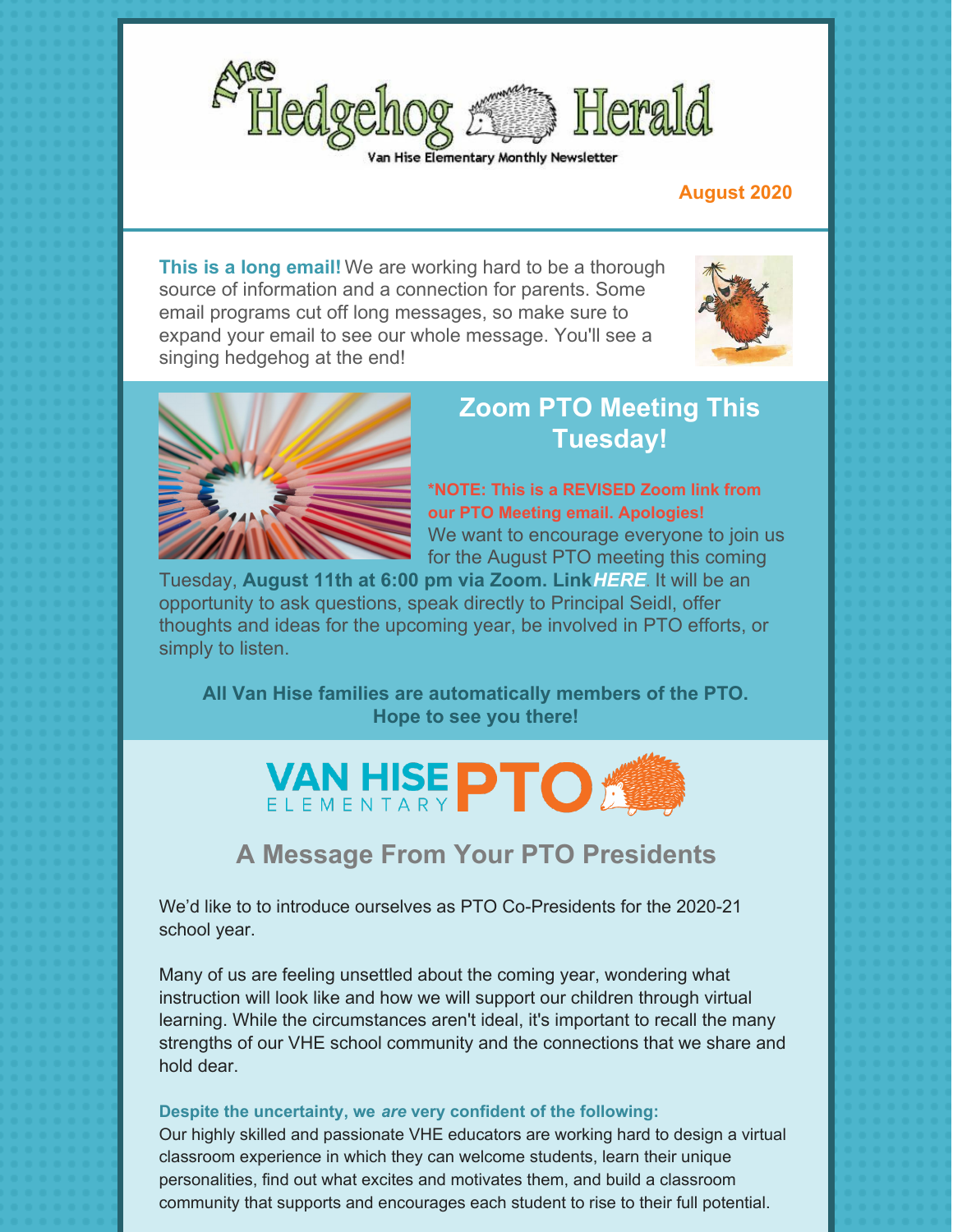With the competent and dedicated leadership of Principal Mary Seidl, staff will be supported in their goal to meet all of our children's needs; and to continually learn, build on and improve from their experience.

Our highly engaged and dedicated families will pull together to support each other, especially those in crisis; participate in finding solutions to the challenges we all face; and give generously of their time, talent and hearts.

Let's find ways to support each other through this difficult time and what's more, create joyful, memorable moments. Let's consider the ways that we can pull together to creatively pool our many assets and make this year positive in unexpected ways. That is our challenge to our VHE school community. Above all, remember that you are not alone. We'll make the best of a tough situation, TOGETHER. We look forward to working together over the next year!

#### **-Kim Wheeler-Yates & Emily Cusic Putnam, VHE PTO Co-Presidents**



# **Principal Seidl's Spotlight**

Happy August! I have been enjoying my summer gladiola garden right now and hope that you are finding some time to enjoy the beauty that this month brings.

There have been many updates shared in the last two weeks as we gear up for virtual learning 2.0 set to launch September 8th. In addition to virtual learning updates, we have also welcomed Dr. Carlton Jenkins, our new MMSD Superintendent. I am excited to work with him as he continues to lead the work of our district's Strategic Framework and ensure that all of our schools are thriving schools.

#### **A reminder that this Monday, August 10, begins the online enrollment process for MMSD.**

You may use this **[link](https://enrollment.madison.k12.wi.us/)** to enroll your child as a Van Hise student. Once you complete the virtual enrollment, there are no additional steps to take unless your family has moved since you last enrolled your child/ren. If your family *has* moved, you will also be required to verify your address change. This can be done by emailing our new secretary, Amy Raymond, a picture of your MG&E bill or your lease. If you have any questions about this process, please contact Amy at

**[amraymond@madison.k12.wi.us](mailto:amraymond@madison.k12.wi.us)**. She can assist you with completing the process.

### **We understand that families are overwhelmed.**

**We are partners in this process, and we are here to work through the beginning of this year's virtual learning together.**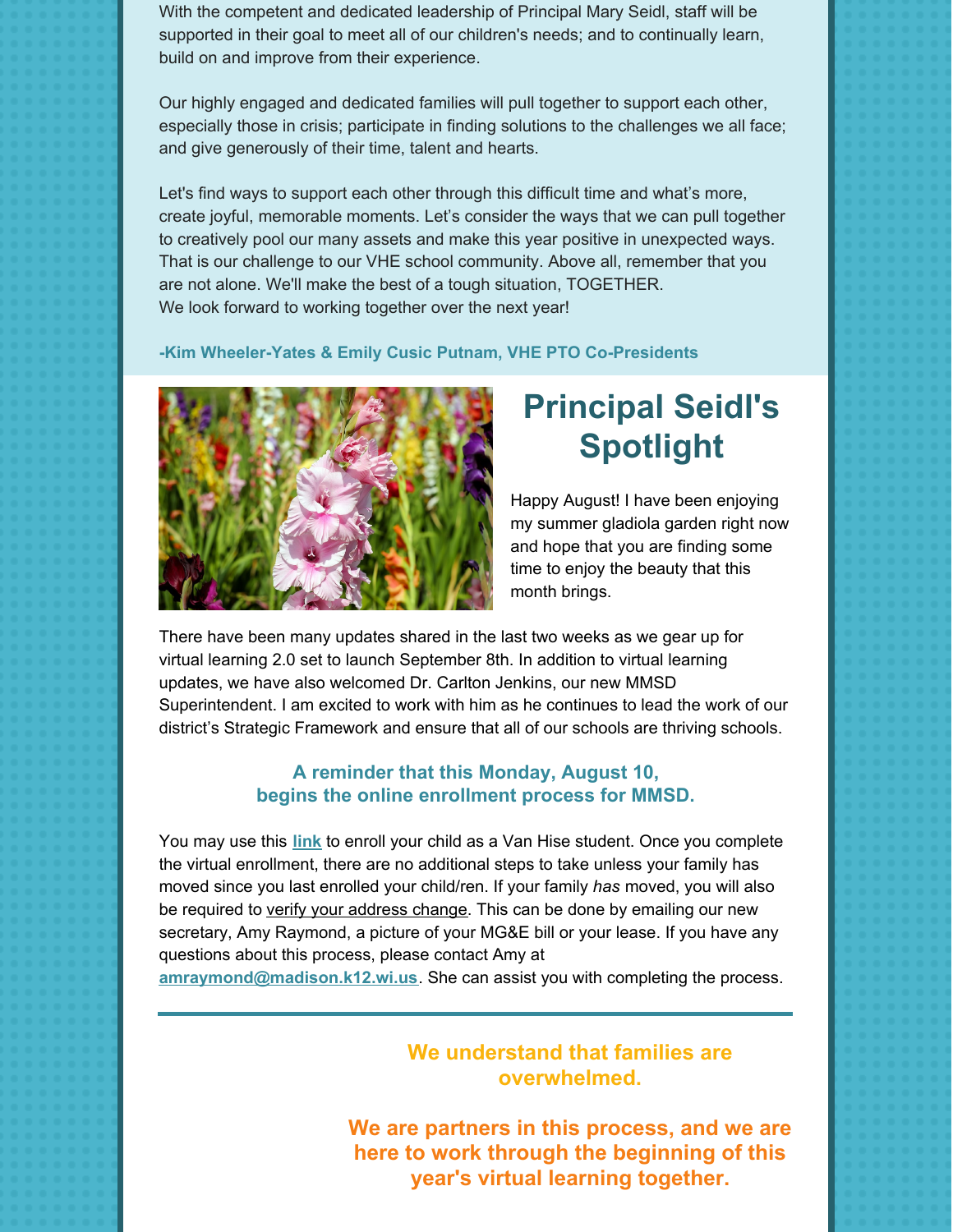

**Below is information about the fall as we know it now. There will be more to come, but this is a start for planning purposes.**

### **Emergency Virtual Learning vs. Intentional Virtual Learning**

The virtual learning practices that were put in place in the spring were emergency plans. Our staff partnered with families to support instruction to maintain learning for all. We used that experience to inform our plan for virtual learning 2.0 that will be launched this Fall. Our Fall learning

plans are more rigorous, with the goal to accelerate learning for all students. Intentional planning will be done to include new content learning, increased face-time with teachers, differentiated learning opportunities with small group instruction, feedback for students around learning targets, and increased support for student engagement. I am currently working with my leadership team on a schedule that will be shared as soon as it is approved by the district.

#### **Social-Emotional Wellness and Connection**

Our most important responsibility is to keep children safe. Beyond physical safety, we care deeply about the social-emotional well being of our students and believe strong relationships with students and families are critical. Teachers will connect with each family on a regular basis to check in about how things are going, answer questions, and provide any necessary support. While your child will have a homeroom teacher, there will be many different Van Hise teachers connecting with families this Fall. A reminder that children are perceptive and often mirror the adults around them. You may have concerns and feelings about virtual learning and accompanying challenges; however, to support a successful school year, please try to be positive about this learning structure around your child. We want them to start this school year with excitement. Our leadership team will be defining multiple *Welcome Back Activities* in the week ahead - more to come! Our staff look forward to welcoming your child with enthusiasm, encouragement, and love!

#### **Technology, Instructional Materials and Supplies**

MMSD will make Chromebooks available for all students in grades K-5 if they need one. Continue to reach out to myself and/or Dana Prager, our library media technology specialist, if you need a device (*[drprager@madison.k12.wi.us](mailto:drprager@madison.k12.wi.us)*). Similar to last year, there will be a district wide process for requesting and receiving a device. We will work to ensure that your child has a device prior to our start on September 8th.

In addition to technology, we are looking at how learning materials can be provided to students. Information regarding distribution of technology and materials will be sent to you soon. Here is the official MMSD Covid **[Supply](https://www.madison.k12.wi.us/files/www/uploads/supply-lists/stephens-supplies-covid-english.pdf) list**, if you want to take advantage of sales now. MMSD is working with community partners and I am also discussing with our PTO a plan to deliver materials including the school supply kits sold by our PTO last Spring. More information to come.

This year we will introduce a new online learning platform, Seesaw. Some schools with advanced technology in their schools used this tool last Spring and it was recommended particularly with younger students. Seesaw and Google Classroom will be used to support our students, and they will receive guided training and practice when we begin school. If you are [interested](https://web.seesaw.me/parents) in learning about Seesaw sooner, **this**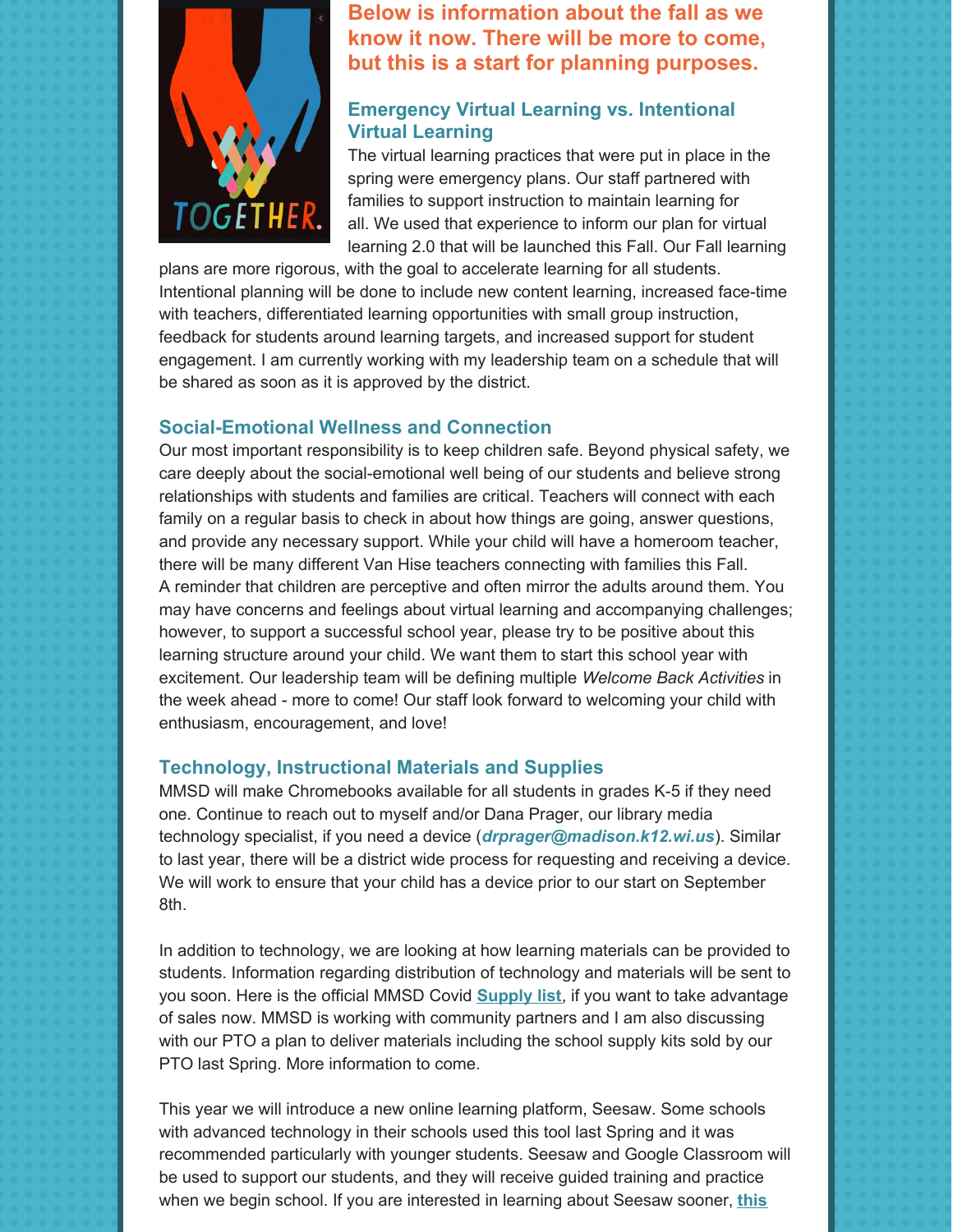**site** offers an overview.

#### **Weekly Schedule**

You will receive detailed schedules as we get closer to the start of the year. In an effort to support your family in planning, here are some general schedule notes. Our goal is for weekly schedules to be consistent and predictable:

Students will engage in both synchronous and asynchronous learning throughout the week.

\* Synchronous learning is live/on a Chromebook at a particular time (examples may include a whole class morning meeting, small reading or math group, or 1:1 writing conference).

\* Asynchronous learning is not live (examples may include pre-recorded mini-lessons, collaborative work within shared documents, skill practice online (Lexia) or offline via tasks/activities (reading a book).

Mondays, Tuesdays, Thursdays and Fridays will include a combination of synchronous and asynchronous learning for students each week.

Wednesdays are designated as asynchronous learning only (staff will be involved in all-day professional development and weekly planning as well as planning for hybrid and full in-person transition). While there will be no live teaching and learning on Wednesdays, students will continue to follow a schedule and engage in Wednesday's learning opportunities that teachers provide.

Students will receive synchronous learning opportunities for literacy and math, science and social studies,and within specials (art, music, physical education). Efforts will be made to schedule common recess, lunch, and end of school day times across the school to support childcare for families with more than one student at Van Hise. We are building a schedule with classroom teachers that supports consistency and routine as much as possible with minimal amounts of time used for logging onto zoom.

#### **Child Care Options**

MSCR will be running programs throughout the city. Stay tuned for info on how to register. This is run by the school district through Madison Schools and Community Recreation.

Wisconsin Youth Company: **[website](https://www.wisconsinyouthcompany.org/virtual-school-day-programs/)** with specifics about these programs 7:30 a.m. – 3:30 p.m. | Chavez, Crestwood, Franklin, Leopold 8:30 a.m. – 4:30 p.m. | Shorewood, **Van Hise**, Thoreau

There is still much to be planned and decided and we promise to communicate decisions to you as quickly as possible. Again, we thank you for your patience and support and look forward to partnering with you to make this a positive start to your child's school year. If you have any questions feel free to contact me at mseidl@madison.k12.wi.us.

I look forward to the PTO meeting on Tuesday, August 11 at 6:00-7:00 PM. As additional information is shared, I will hold another listening session. Until then, please feel free to reach out and **[email](mailto:mseidl@madison.k12.wi.us)** me with any questions or feedback.

Enjoy the summer and please take time to enjoy the gladiolas - it is a short season!

-Principal Seidl

# Events at a Glance | AUGUST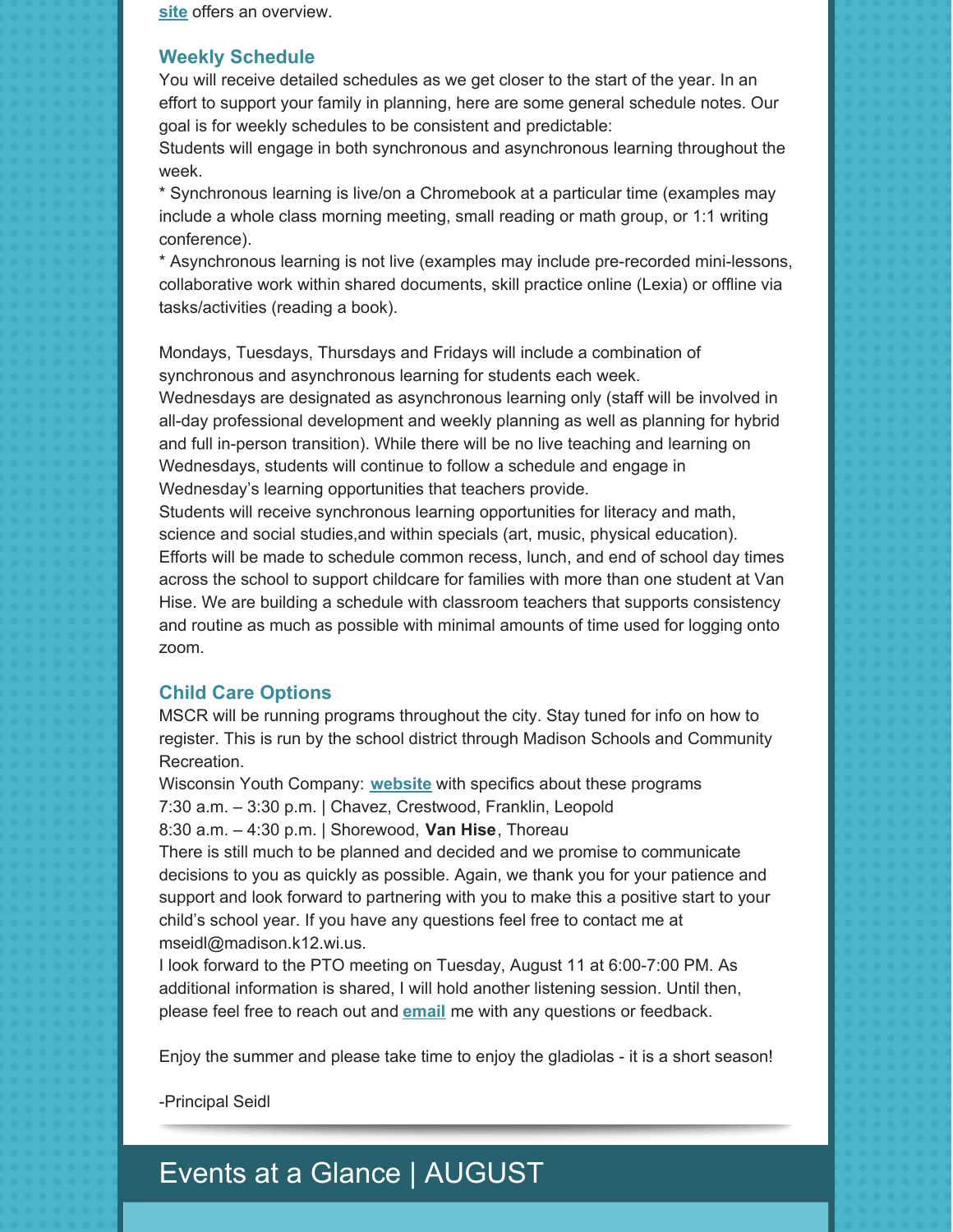# **ALL SUMMER**

#### **Please reach out if your family needs assistance.**

**Rachael Nachtwey,** Social Worker **[rlnachtwey@madison.k12.wi.us](mailto:rlnachtwey@madison.k12.wi.us)**

**Mary Seidl,** Principal [mseidl@madison.k12.wi.us](mailto:mseidl@madison.k12.wi.us)

## **AUGUST 10**

**Online Enrollment Begins** [Enroll](https://enrollment.madison.k12.wi.us/) *[HERE](https://enrollment.madison.k12.wi.us/)*

**AUGUST 11**

**PTO MEETING via Zoom** 6:00 - 7:00 pm Zoom link: *[HERE](https://zoom.us/j/95763041404#success)* (REVISED Zoom link from previous PTO meeting email!)



# **The PTO Needs YOU!**

Want to learn more about what the PTO does? The activities may be different this year, but what we stand for remains the same.

#### **The VHE PTO...**

- Is committed to enhancing and enriching the education of our children and fostering a sense of community throughout the school.
- Is a place where everyone is welcome and supported, and where everyone's voice and perspective are heard and respected.
- Is committed to fostering a sense of unity among families, staff and our broader community.
- Seeks to keep parents connected and informed and to serve as the link between school and home.
- Strives to ensure the highest quality education possible for ALL students.
- Is dedicated to ensuring that every single child feels a sense of community, connection, and support from their school.

We are so grateful to have such a large body of parent and community volunteers. Without these volunteers, our work wouldn't be possible.

Thank you to our returning volunteers!

We welcome all new volunteers. If you are interested in getting involved, please reach out to us at *[prez@vanhisepto.org.](mailto:prez@vanhisepto.org)*

If you want to learn more about the PTO, attend a PTO meeting! We meet by Zoom (for now) on the 2nd Tuesday of the month Aug-June at 6:00 PM. You can also follow us on Facebook at Van Hise Elementary PTO.

> We are working to keep our website up to date at *[www.vanhisepto.org](http://www.vanhisepto.org)*.

## **LET US KNOW IF WE CAN HELP**

We know some families in our community have